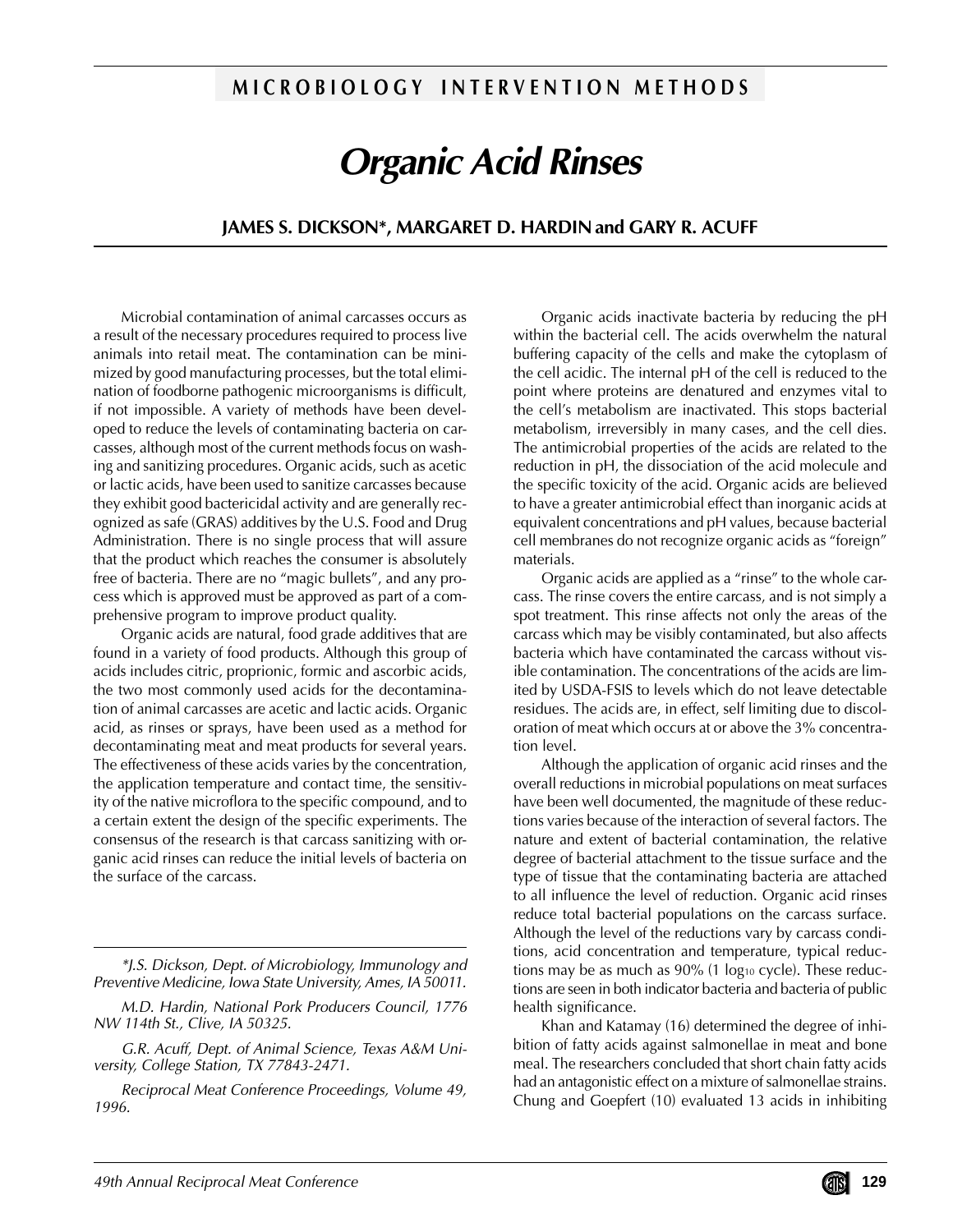salmonellae in laboratory media, and found acetic and propionic acids to be most effective. Ockerman et al. (18) used acetic and lactic acid sprays in concentrations from 6% to 24% on lamb carcasses, and reported that 18% acetic acid was the most effective in reducing bacterial populations. However, the researchers also noted that concentrations in excess of 12% produced bleaching of the carcasses. The reductions in total aerobic populations did not exceed 1 log<sub>10</sub> cycle.

Woolthuis et al. (26) immersed porcine livers in 0.2% lactic acid for 5 min and found significant reductions in total colony and Enterobacteriaceae counts after 1 and 5 days, when compared to untreated control samples. Woolthuis and Smulders (28) evaluated lactic acid in concentrations of 0.75% to 2.5% on calf carcasses and determined that 1.25% acid resulted in substantial reductions in total aerobic counts with minimal carcass discoloration. This concentration reduced total aerobic bacteria by approximately 1 log10 cycle, with similar reductions in Enterobacteriaceae. Smulders and Woolthuis (23) also reported calf carcasses sanitized with 1.25% lactic acid had significantly lower total aerobic populations than control carcasses after 14 days, and that there was some residual bactericidal effect of the lactic acid. Snijders et al. (24) concluded that the use of lactic acid sprays as a terminal process in carcass processing could provide significant microbiological advantages. Visser et al. (26) used 2% lactic acid to decontaminate veal tongues, and reported decreases in the total bacterial populations of almost three log<sub>10</sub> cycles. Gill and Newton (13) reported that the inhibitory action of lactic acid was primarily attributable to low pH, and not to action of the undissociated acid. Smulders et al. (22) reviewed the literature on sanitizing meat with lactic acid and recommended that public health authorities allow the use of lactic acid as a decontaminating agent.

Reynolds and Carpenter (20) sprayed pork carcasses with a 60:40 mixture of acetic and propionic acids, and reported a two log<sub>10</sub> reduction in total bacterial populations. Osthold et al. (19) developed an acid spray consisting of acetic, lactic, citric and ascorbic acids, and reported that it had a selective inhibitory effect on Enterobacteriaceae. Bell et al. (7) determined the effectiveness of 1.2% acetic acid and a mixture of 0.6% acetic and 0.046% formic acids. The researchers found that the acetic/formic acid mixture was as effective a bacteriocidal agent as the higher concentration of acetic acid, without adverse affects on the product. Rubin (21) reported that lactic and acetic acids were slightly synergistic in their inhibitory effects on Salmonella typhimurium. Adams and Hall (2) also noted an apparent synergistic interaction between acetic and lactic acids, which they concluded was a result of the potentiation of acetic acid in the lower pH environment created by the lactic acid. The interactions among acid type, concentration, and application temperature have been studied on lamb carcasses (3) and beef tissue (4,5). These researchers also evaluated a mixture of 2% acetic, 1% lactic, 0.25% citric, and 0.1% ascorbic acids and concluded that the acid mixture was no more effective than either acetic or lactic acids in similar concentrations (6). Typically, the bactericidal effectiveness increased with increases in concentration or temperature. Lactic acid solutions have also been applied to poultry (25), with immediate reductions of approximately 1 log<sub>10</sub> cycle in bacterial populations. Zeitoun and Debevere (29) applied 10% lactic acid, buffered to pH 3.0, to extend the shelf life on chicken legs from 6 to 12 days. When the microflora on beef tissue was subjected to osmotic stress, either by physical or chemical dehydration, the effectiveness of acetic acid was dramatically enhanced (11).

Organic acids have been reported to have an immediate effect on the microflora of meat products, primarily when applied during the slaughtering and dressing applications. However, application of the acid after fabrication of individual cuts of meat has little impact on the ultimate microflora. Acuff et al. (1) and Dixon et al. (12) reported that steaks or loins decontaminated with acid sprays did not differ in total aerobic populations after storage and simulated retail display. In addition, Lillard et al. (17) reported that addition of acetic acid to poultry scald water did not reduce the populations of bacteria on the carcasses, although there were reductions in bacterial populations in the water itself.

There is an apparent consensus in the scientific literature that Salmonellae and Listeria monocytogenes are reduced by organic acid rinses. In regard to Escherichia coli O157:H7, the results in the literature are somewhat conflicting with some studies showing reductions while other studies show little or no reductions in populations. It is apparent from all of the studies that E. coli O157:H7 is more resistant to organic acids than salmonellae. (Brackett et al. 1994 (8), Cutter and Siragusa 1994 (9), Greer and Dilts,1992 (14), Hardin et al. 1995(15)).

### **Summary**

In summary, organic acids are natural, food grade compounds which are applied as a whole carcass rinse to reduce populations of bacteria. No rinse treatment will guarantee elimination of all bacteria, but organic acids have been proven to show reductions in bacterial numbers.

### **References**

- Acuff, G.R.; Vanderzant, C.; Savell, J.W.; Jones, D.K.; Griffin, D.B.; Ehlers, J.G. 1987. Effect of acid decontamination of beef subprimal cuts on the microbiological and sensory characteristics of steaks. Meat Sci. 19:217- 226.
- Adams, M.R.; Hall, C.J. 1988. Growth inhibition of food-borne pathogens by lactic and acetic acids and their mixtures. Int. J. Food Sci. Technol. 23:287-292.
- Anderson, M.E.; Huff, H.E.; Naumann, H.D.; Marshall, R.T. 1988. Counts of six types of bacteria on lamb carcasses dipped or sprayed with acetic acid at 25° or 55°C and stored vacuum packaged at 0°C. J. Food Prot. 51:874-877.
- Anderson, M.E.; Marshall, R.T. 1989. Interaction of concentration and temperature of acetic acid solution on reduction of various species of microorganisms on beef surfaces. J. Food Prot. 52:312-315.
- Anderson, M.E.; Marshall, R.T. 1990a. Reducing microbial populations on beef tissues: concentration and temperature of lactic acid. J. Food Safety. 10:181-190.